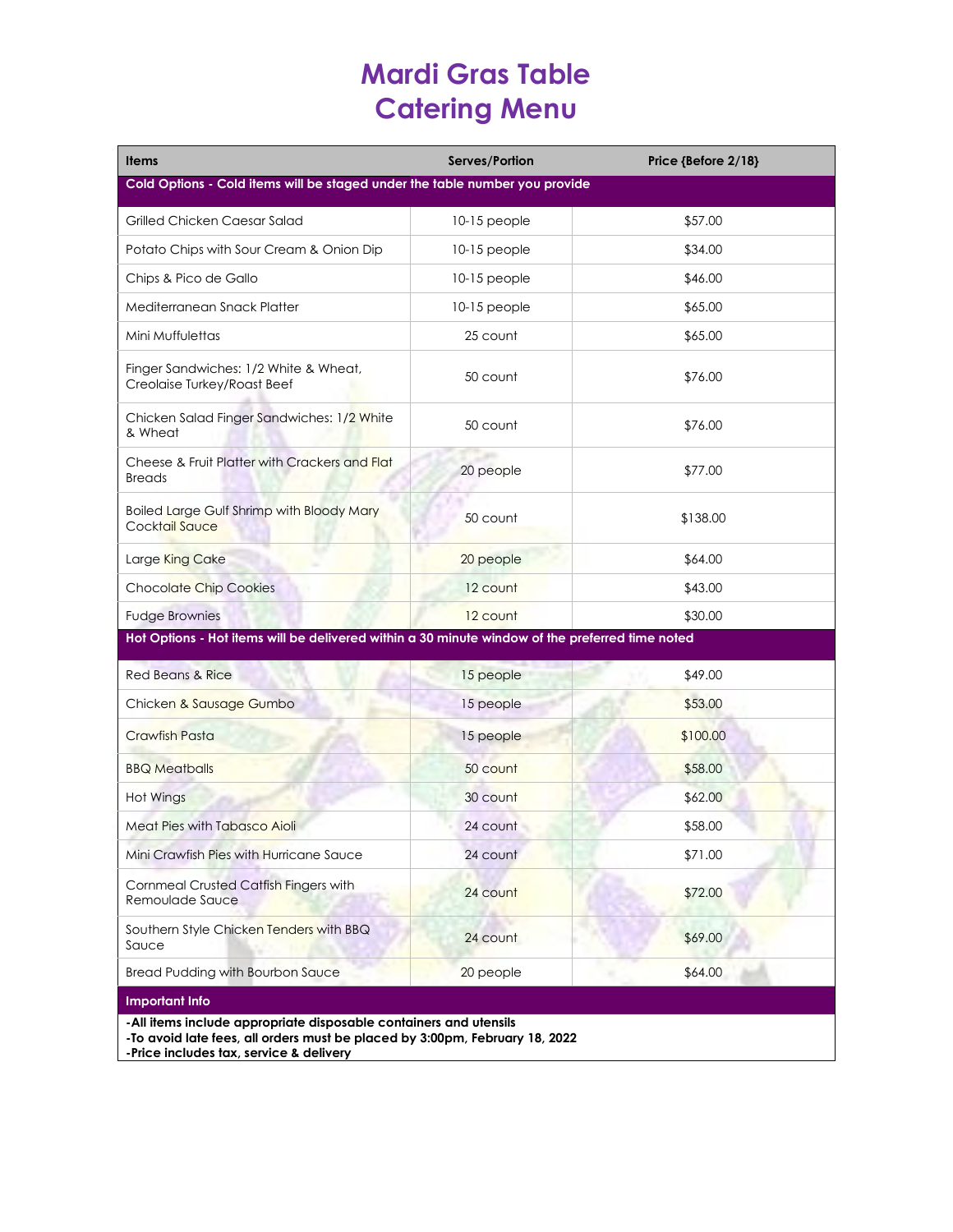# **Mardi Gras Table Catering Menu**

| <b>Items</b>                                                                                                                                                    | Serves/Portion | Price {Before 2/18} |
|-----------------------------------------------------------------------------------------------------------------------------------------------------------------|----------------|---------------------|
| <b>Liquor Options</b>                                                                                                                                           |                |                     |
| Ketel One Vodka                                                                                                                                                 | 1 <sub>L</sub> | \$156.00            |
| New Amsterdam Vodka                                                                                                                                             | 750 ml         | \$80.00             |
| <b>Tanqueray Gin</b>                                                                                                                                            | 750 ml         | \$80.00             |
| Captain Morgan's Spiced Rum                                                                                                                                     | 1 <sub>L</sub> | \$105.00            |
| <b>Bacardi Superior Rum</b>                                                                                                                                     | 750 ml         | \$80.00             |
| Jose Cuervo Blue Agave Tequila                                                                                                                                  | 1 <sub>L</sub> | \$128.00            |
| Dewar's White Label Scotch                                                                                                                                      | 750 ml         | \$93.00             |
| J&B Scotch                                                                                                                                                      | 750 ml         | \$107.00            |
| <b>Bulleit Bourbon Whiskey</b>                                                                                                                                  | 750 ml         | \$113.00            |
| Jack Daniel's Whiskey                                                                                                                                           | 1 <sub>L</sub> | \$128.00            |
| Crown Royal Canadian Whiskey                                                                                                                                    | 750 ml         | \$107.00            |
| <b>Hennessey Cognac</b>                                                                                                                                         | 750 ml         | \$131.00            |
| <b>Wine Options</b>                                                                                                                                             |                |                     |
| Canyon Road Chardonnay                                                                                                                                          | 750 ml         | \$43.00             |
| Placido Pinot Grigio                                                                                                                                            | 750 ml         | \$43.00             |
| Canyon Road Cabernet                                                                                                                                            | 750 ml         | \$43.00             |
| Fetzer Merlot                                                                                                                                                   | 750 ml         | \$43.00             |
| Sparkling Wycliff Brut                                                                                                                                          | 750 ml         | \$43.00             |
| <b>Beer/Beyond Beer Options</b>                                                                                                                                 |                |                     |
| Domestic Beer: Budweiser or Bud Light                                                                                                                           | 24 cans        | \$144.00            |
| Imported & Microbrew Beer:<br>Corona Extra & Abita Amber                                                                                                        | 24 cans        | \$168.00            |
| <b>White Claw</b>                                                                                                                                               | 24 cans        | \$168.00            |
| <b>Cocktail Mixers/ Garnish/ Misc.</b>                                                                                                                          |                |                     |
| <b>Bloody Mary Mix</b>                                                                                                                                          | 32 oz          | \$17.00             |
| Cranberry Juice                                                                                                                                                 | 32 oz          | \$17.00             |
| Orange Juice                                                                                                                                                    | 32 oz          | \$17.00             |
| Sliced Lemons                                                                                                                                                   |                | \$12.00             |
| Sliced Limes                                                                                                                                                    |                | \$12.00             |
| Corkscrew                                                                                                                                                       | each           | \$15.00             |
| Rolling Ice Chest                                                                                                                                               | each           | \$85.00             |
| <b>Important Info</b>                                                                                                                                           |                |                     |
| -All orders will be placed room temp under the table number you provide<br>-Alcohol will not be sold onsite, orders must be placed by 3:00pm, February 18, 2022 |                |                     |

**-Price includes tax, service & delivery**